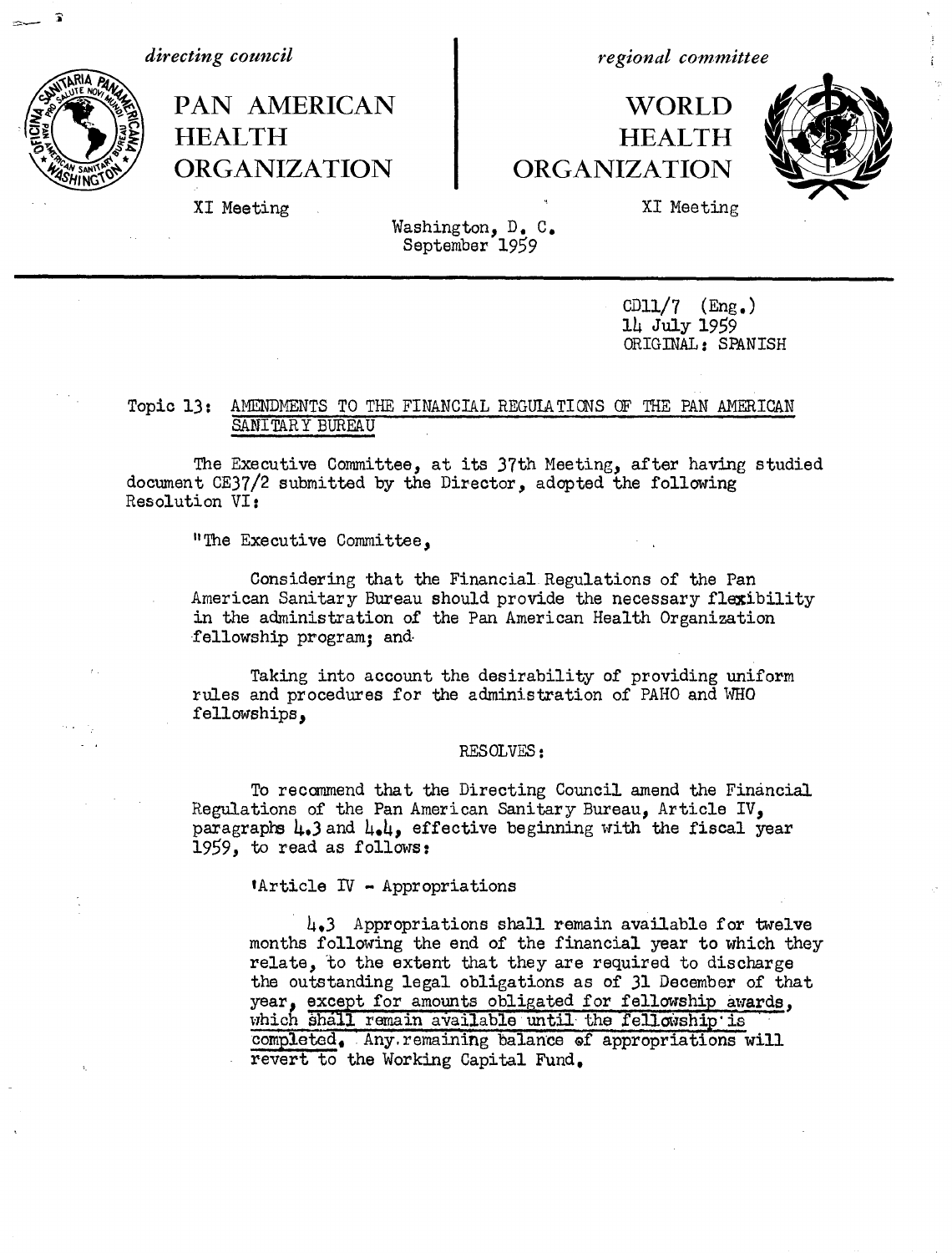$CD11/7$   $(Eng.)$ Page 2

 $4.4$  At the end of the twelve-month period provided in Regulation  $l_{\bullet}$ 3, the remaining balance of any appropriations will. revert to the Working Capital Fund. Except for obligations in respect to fellowships as provided in Regulation 4,3, any unliquidated obligations of the prior twelve months shall at that time be canceled; where the obligation remains a valid charge, it shall be transferred as an obligation against current appropriations!'"

Accordingly, and in compliance with Article VI, paragraph 1, of the Financial Regulations of the Pan American Sanitary Bureau, the Director has the honor to submit Resolution VI of the 37th Meeting of the Executive Committee and Document CE37/2 to the Directing Council for consideration. After studying the matter, the Directing Council may wish to consider the following proposed resolution:

#### Proposed Resolution

The Directing Council,

Having studied the.amendments proposed by the Director to Article IV, paragraphs 4.3 and  $\mu_*\mu$ , of the Financial Regulations of the Pan American Sanitary Bureau;

Taking into account the fact that the proposed changes reduce administrative work and budgetary problems, and provide the necessary flexibility for PAHO fellowships;

Considering that these changes do not affect the basic provisions or the pattern established by the Directing Council when the Financial Regulations were established in 1951; and

Concurring in the recommendation set forth in Resolution VI of the 37th Meeting of the Executive Committee,

#### RESOLVES:

To adopt the following amendments to the Financial Regulations of the Pan American Sanitary Bureau, effective beginning with the fiscal year 1959:

Article IV, Regulations  $\mu_{\bullet}$ 3 and  $\mu_{\bullet}\mu_{\bullet}$  revised to read:

4.3 Appropriations. shall remain available for twelve months following the end of the financial year to which they relate, to the extent that they are required 'to discharge the outstanding legal obligations as of 31 December of that year, except for amounts obligated for fellowship awards, which shall remain available until the fellowship is completed. Any remaining balance of appropriations will revert to the Working Capital Fund,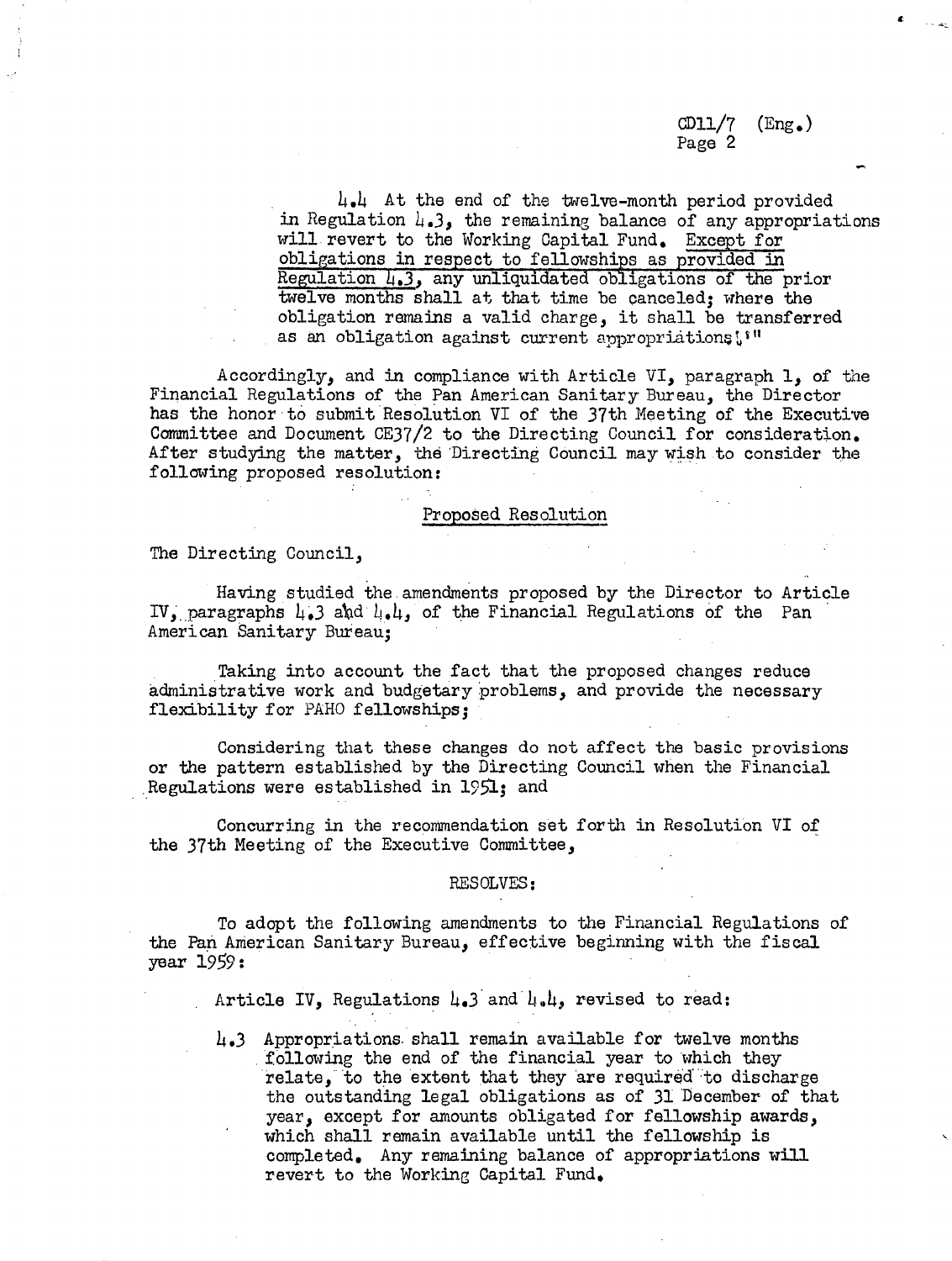$CD11/7$  (Eng.) Page 3

4.4 At the end of the twelve-month period provided in Regulation  $\mu_{\bullet}$ 3, the remaining balance of any appropriations will revert to the Working Capital Fund. Except for obligations in respect to fellowships as provided in Regulation 4.3, any unliquidated obligations of the prior twelve months shall at that time be canceled; where the obligation remains a valid charge, it shall be transferred as an obligation against current appropriations,

Annex: Document CE37/2

 $\ddot{\mathcal{Z}}$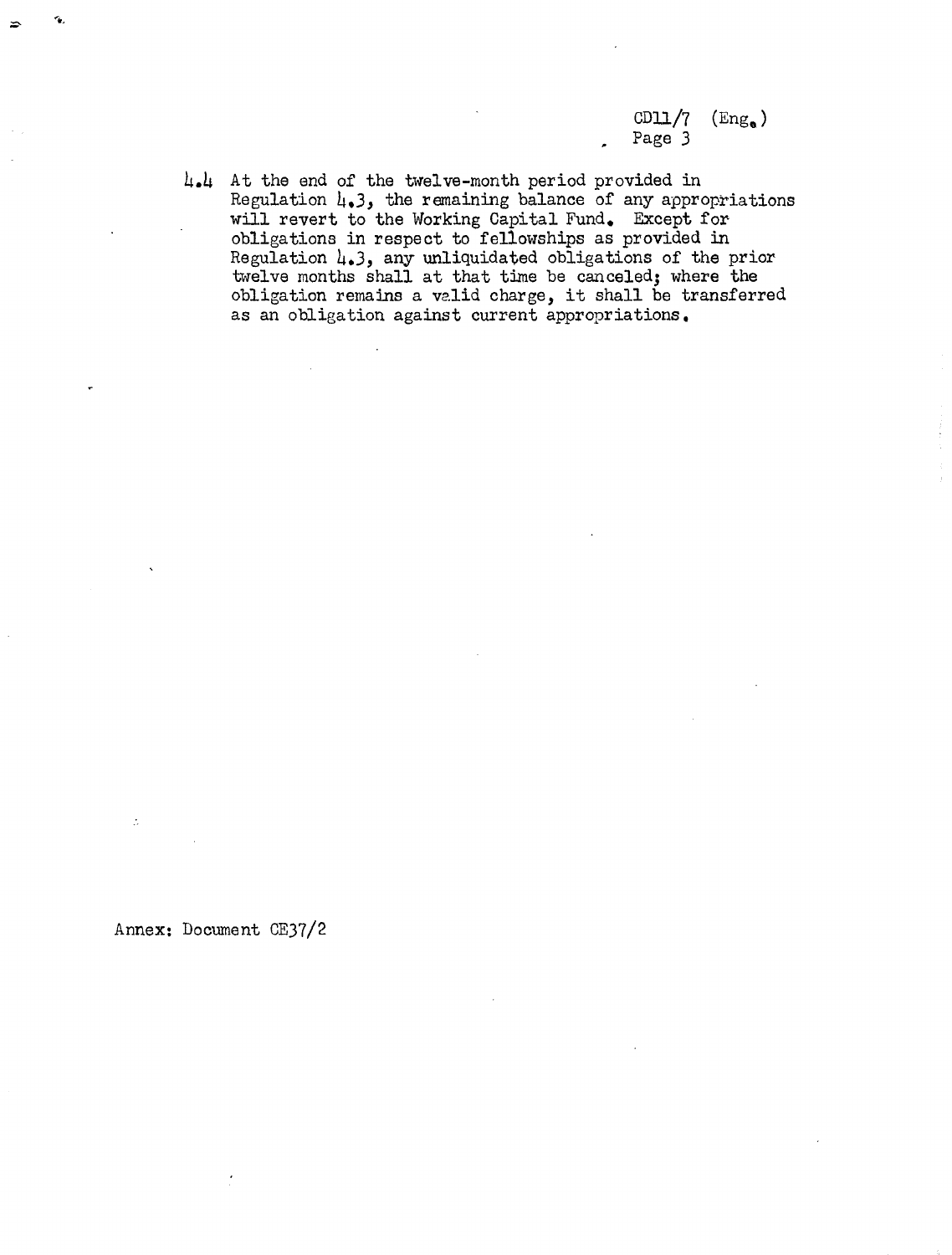*the directing council* the regional committee

PAN AMERICAN 1 WORLD

*executive committee of working party of*

# **HEALTH HEALTH ORGANIZATION ORGANIZATION**



37th Meeting Washington, D. 3. May 1959

> $CE37/2$  (Eng.) 6 April 1959 ORIGINAL: ENGLISH

### Topic 7: AMENDMENTS TO THE FINANCIAL REGULATIONS OF THE PAN AMERICAN SANITARY BUREAU

The Executive Committee at its 31st Meeting recommended, and the X Meeting of the Directing Council approved, revisions to Article IV, Regulations  $\mu_{\bullet}$ 3 and  $\mu_{\bullet}\mu_{\bullet}$  of the Financial Regulations of the PASB. These items relate to the period during which appropriations remain available after the end of the financial year to discharge outstanding legal  $obligations-as$  of  $31$  December of that year. The revisions reduced the period from 24 months to 12 months.

The foregoing revisions were recommended on the basis of experience and have proven satisfactory, except for their application to the fellowship program, where greater flexibility is needed.

The expansion of the education and training program of the Pan American Health Organization has multiplied the number of fellowship awards. Of these fellowships some involve awards for a full year of study commencing in the following year and terminating in the second year. For example, a fellowship awarded in November or December of 1958 for a full year of study starting in 1959 will not be completed until early in 1960. Unless provision is made for a longer period during which obligations for fellowships may be carried after the end of the financial year, it will be necessary to split an award into two parts, making the second part in the following year. This would create obvious additional administrative work and, more important, would create budgetary problems,

In connection with the above-described problem the World Health Organization, while under its Financial Regulations generally limits tho availability of appropriations to 12 months following the end of the fiscal year (WHO Financial Regulation  $\mu_*$ 3), provides an exception for fellow hips in WHO Financial Rule  $105.8$ , which reads: